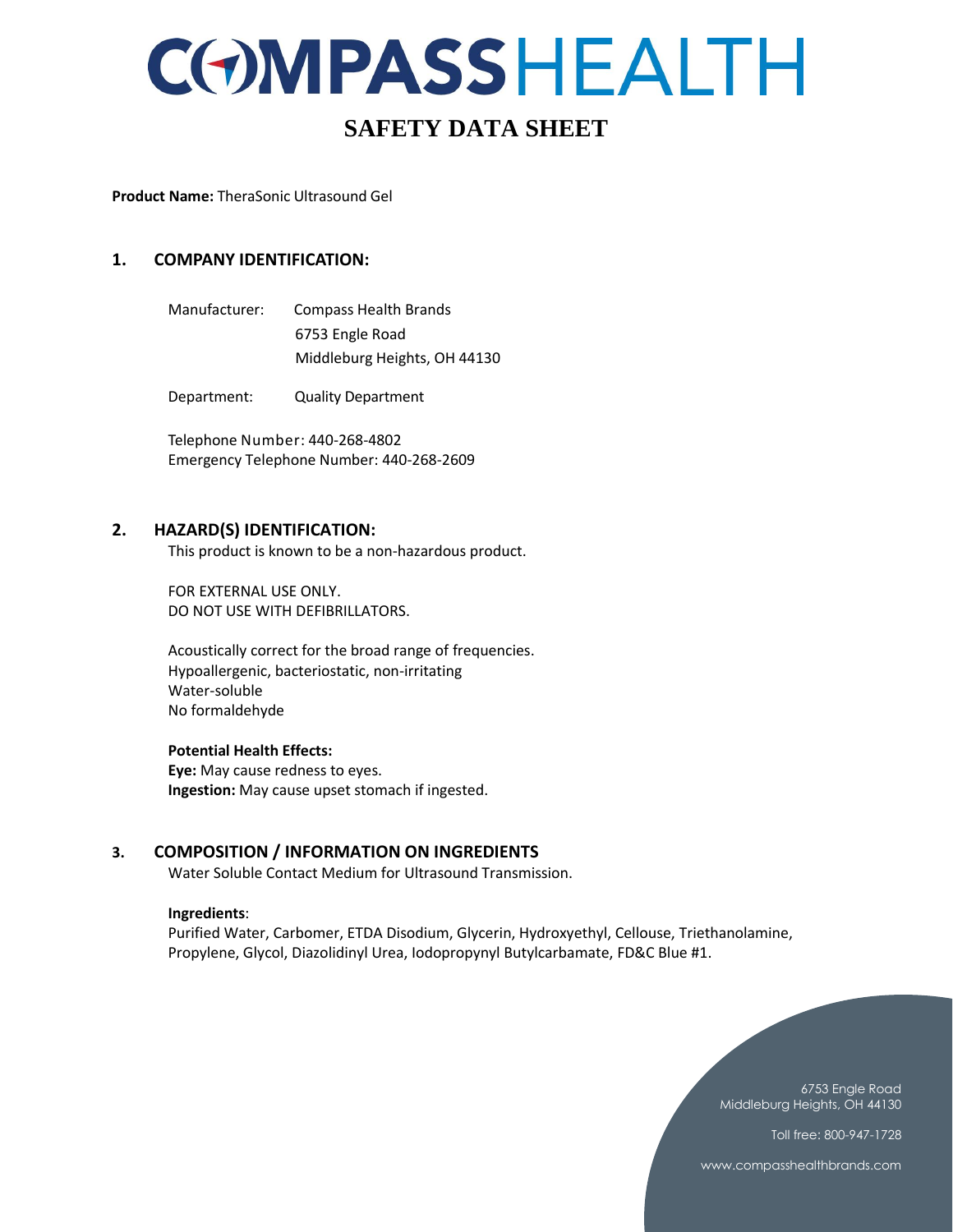### **SAFETY DATA SHEET**

#### **4. FIRST-AID MEASURES**

#### **Eye Contact:**

Flush with water for 15 minutes while holding eyelids open. Seek medical attention if irritation persists.

#### **Ingestion:**

Induce vomiting if ingested. Seek medical attention.

#### **5. FIRE-FIGHTING MEASURES**

Flammability Classification: Non-flammable

#### **6. ACCIDENTAL RELEASE MEASURES**

Scoop up excess. Clean with appropriate cleaner and rinse with water.

#### **7. HANDLING AND STORAGE**

**Handling:**  No special requirements.

#### **Storage:**

Store away from heat and extreme cold.

#### **8. EXPOSURE CONTROLS/PERSONAL PROTECTION**

#### **Exposure Limit Values:**

This substance does not contain any chemicals listed in the "OSHA Annotated Table Z-1" for Permissible Exposure Limits (PELs) and ACGIH Threshold Limit Values (TLVs)

### **Personal protective equipment (PPE):**

None required.

6753 Engle Road Middleburg Heights, OH 44130 Toll free: 800-947-1728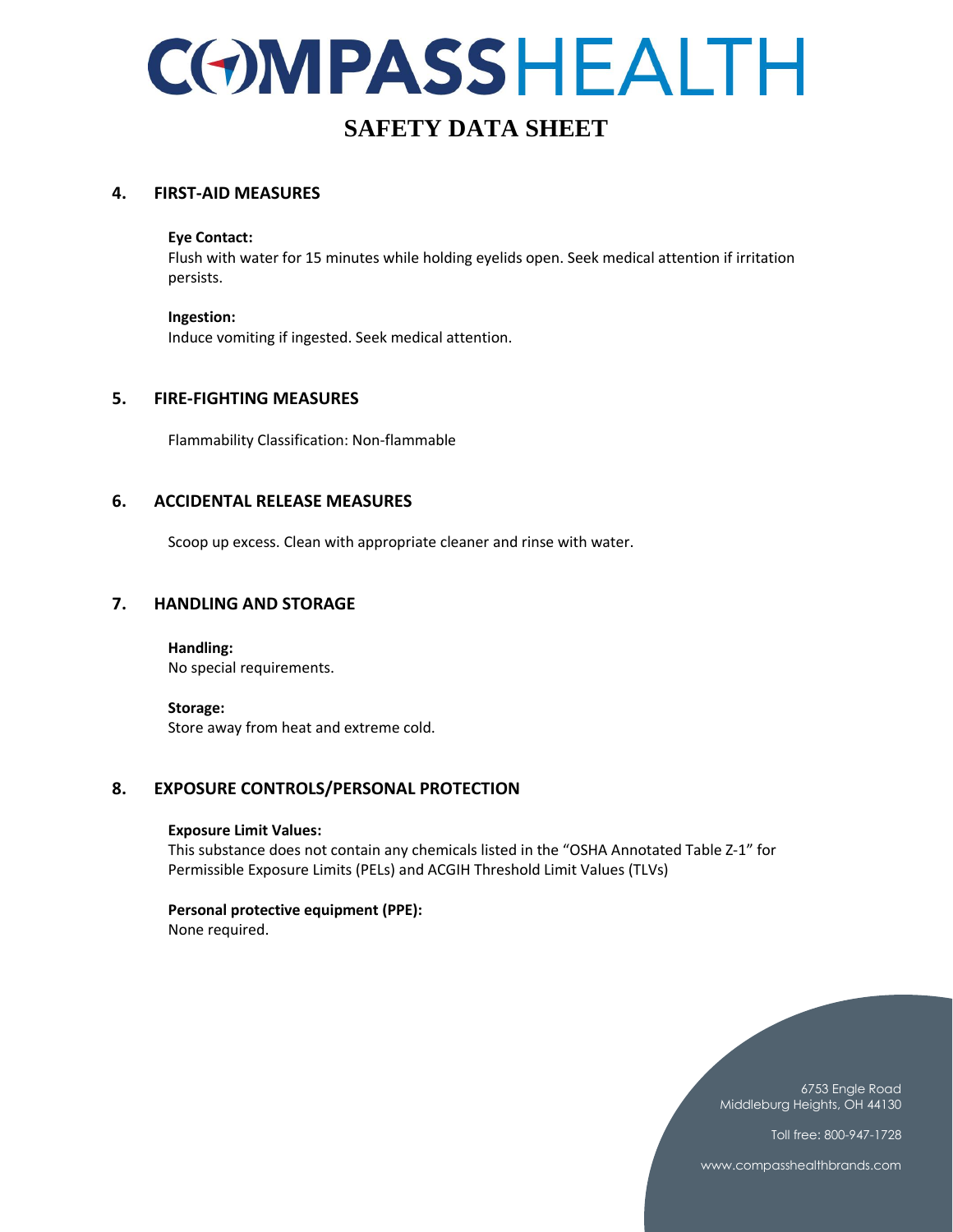### **SAFETY DATA SHEET**

#### **9. PHYSICAL AND CHEMICAL PROPERTIES**

Note: Physical and chemical properties are provided for safety, health and environmental considerations only and may not fully represent product specifications. Contact the Supplier for additional information.

**Physical State:** Liquid **Appearance:** Viscous, clear blue, aqueous gel **Odor:** Essentially odorless **Specific Gravity (Density):** 1.0032 **Boiling Point (0C):** 100 **Freezing Point (0C):** 0 **pH:** 6.50-7.50 **Solubility in Water (200C):** Good

#### **10. STABILITY AND REACTIVITY**

**Reactivity**: See sub-sections below. **Stability**: Material is stable under normal conditions. **Conditions to Avoid:** Avoid extreme temperatures. **Materials to Avoid**: None known. **Hazardous Decomposition Products**: Material does not decompose at ambient temperatures. **Possibility of Hazardous Reactions**: Hazardous polymerization will not occur.

#### **11. TOXICOLOGICAL INFORMATION**

**Skin Corrosiveness:** None

**Irritability (Skin, Eyes):** May cause redness in eyes

#### **12. ECOLOGICAL INFORMATION**

None Specified

#### **13. DISPOSAL CONSIDERATION**

Dispose of in accordance with local, provincial/state and federal regulations.

6753 Engle Road Middleburg Heights, OH 44130

Toll free: 800-947-1728